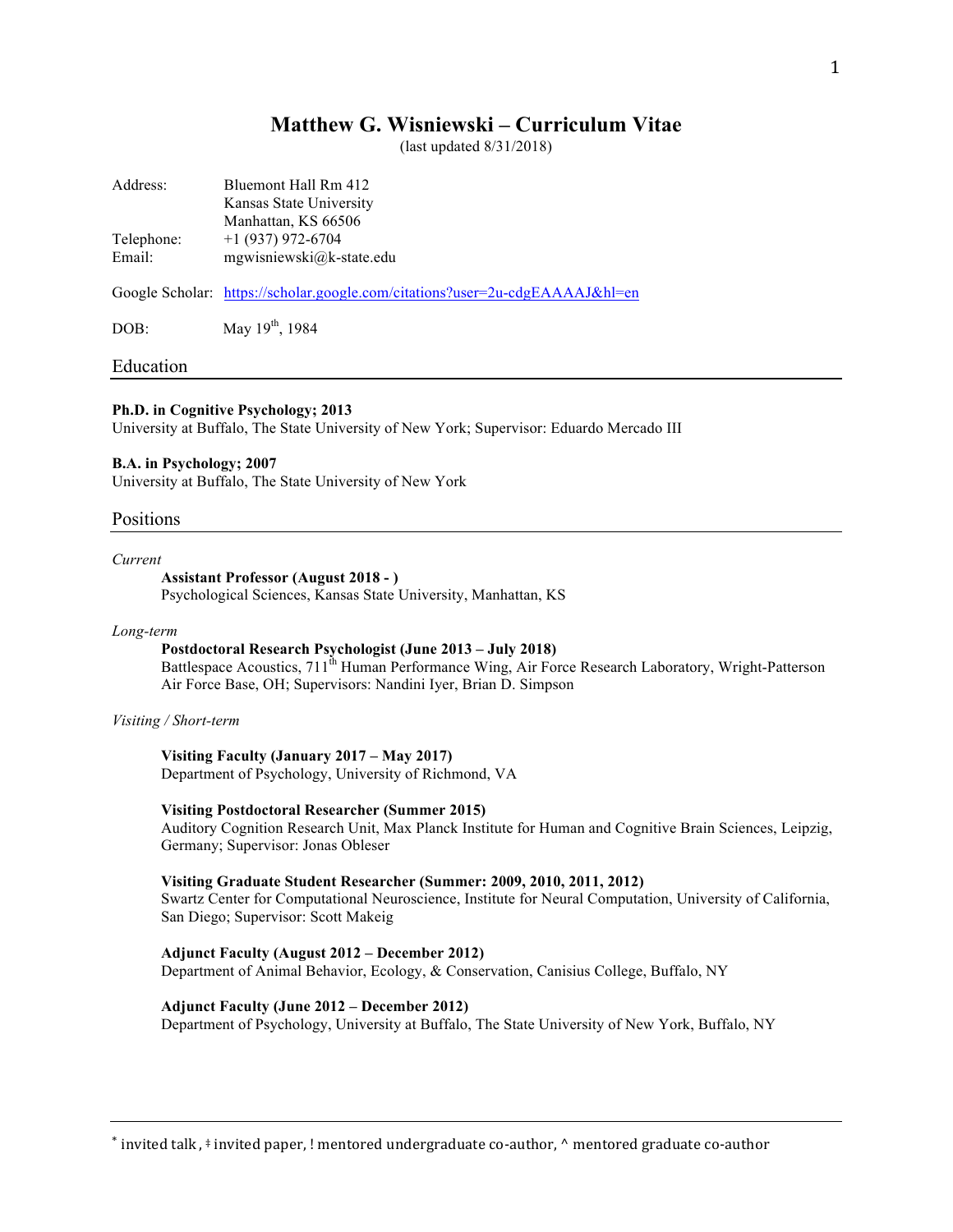- Ph.D. "Generalization in Auditory Perceptual Learning: Experimental and Theoretical Perspectives"
- Pre-dissertation "Learning-related Shifts in Generalization Gradients for Complex Sounds"

## Awards

- Oak Ridge Institute for Science and Education Internship (2013; 2015-2016)
- Bugelski Award for excellence in dissertation research (2012)
- Griffith Award for best student paper at annual Southern Society for Philosophy & Psychology meeting (2012)
- Rice Award for early career excellence in research (2011)
- Southern Society for Philosophy & Psychology Student Travel Award (2010)

# Grants

- U.S. Air Force Chief Scientist's Office Seedling Grant awarded to **Wisniewski, M.G.,** Iyer, N., and Simpson, B.D. (2017). "Sensing pre-stimulus electroencephalogram features for the purpose of effective human-machine interaction" (\$100,000)
- National Research Council fellowship awarded to **Wisniewski, M.G.** (2013-2015). "Electrophysiological correlates of listening and learning" (\$154,000); *Contract#* FA9550-12-D-0001
- University at Buffalo Mark Diamond Grant to **Wisniewski, M.G.** (2012-2013) "Auditory perceptual learning and generalization" (\$1875)
- NSF Science of Learning Center funded small grants to **Wisniewski, M.G.** (2009-2013) "Human and nonhuman learning and generalization" (\$4000)
- NSF Science of Learning Center funded small grant to Liu, E.H., & **Wisniewski, M.G.** (2010-2011) "Age-related differences in auditory perceptual learning" (\$1500)

# Refereed Publications

- 23) **Wisniewski, M.G.,** Iyer, N., Thompson, E.R., & Simpson, B.D. (2018). Sustained frontal midline theta enhancements during effortful listening track working memory demands. *Hearing Research, 358,* 37-41.
- 22) **Wisniewski, M.G.,** Thompson, E.R., & Iyer, N. (2017). Theta- (4-8 Hz) and alpha-power (8-13 Hz) enhancements in the electroencephalogram as an auditory delayed match-to-sample task becomes impossibly difficult. *Psychophysiology, 54,* 1916-1928.
- 21) ^Ball, N.J., **Wisniewski, M.G.,** Zakrzewski, A.C., Seccia, A., Iyer, N., Simpson, B.D., Thompson, E.R., & Spencer, N. (2017). Learning-related improvements in auditory detection sensitivities correlate with neural changes observable during active and passive processing of sounds. *Proceedings of Meetings on Acoustics, 30,* 050012.
- 20) Mercado, E., III, **Wisniewski, M.G.,** Macintosh, B., Guillette, L.M., Hahn, A.H., & Sturdy, C.B. (2017). Chickadee songs provide hidden clues to singers' locations. *Animal Behavior and Cognition, 4,* 301-303.
- 19) **Wisniewski, M.G**., Radell, M.L., Church, B.A., & Mercado, E., III (2017). Benefits of fading in perceptual learning are driven by more than dimensional attention. *PLoS ONE, 12,* e0180959.
- 18) **Wisniewski, M.G.** (2017). Predicting favorable and unfavorable consequences of perceptual learning: worsening and the peak shift. *Experimental Brain Research,* 235, 1233-1245.
- 17) **Wisniewski, M.G.** (2017). Indices of effortful listening can be mined from existing electroencephalographic data. *Ear & Hearing, 38,* e69-e73.
- \* invited talk,  $\ddot{a}$  invited paper, ! mentored undergraduate co-author,  $\wedge$  mentored graduate co-author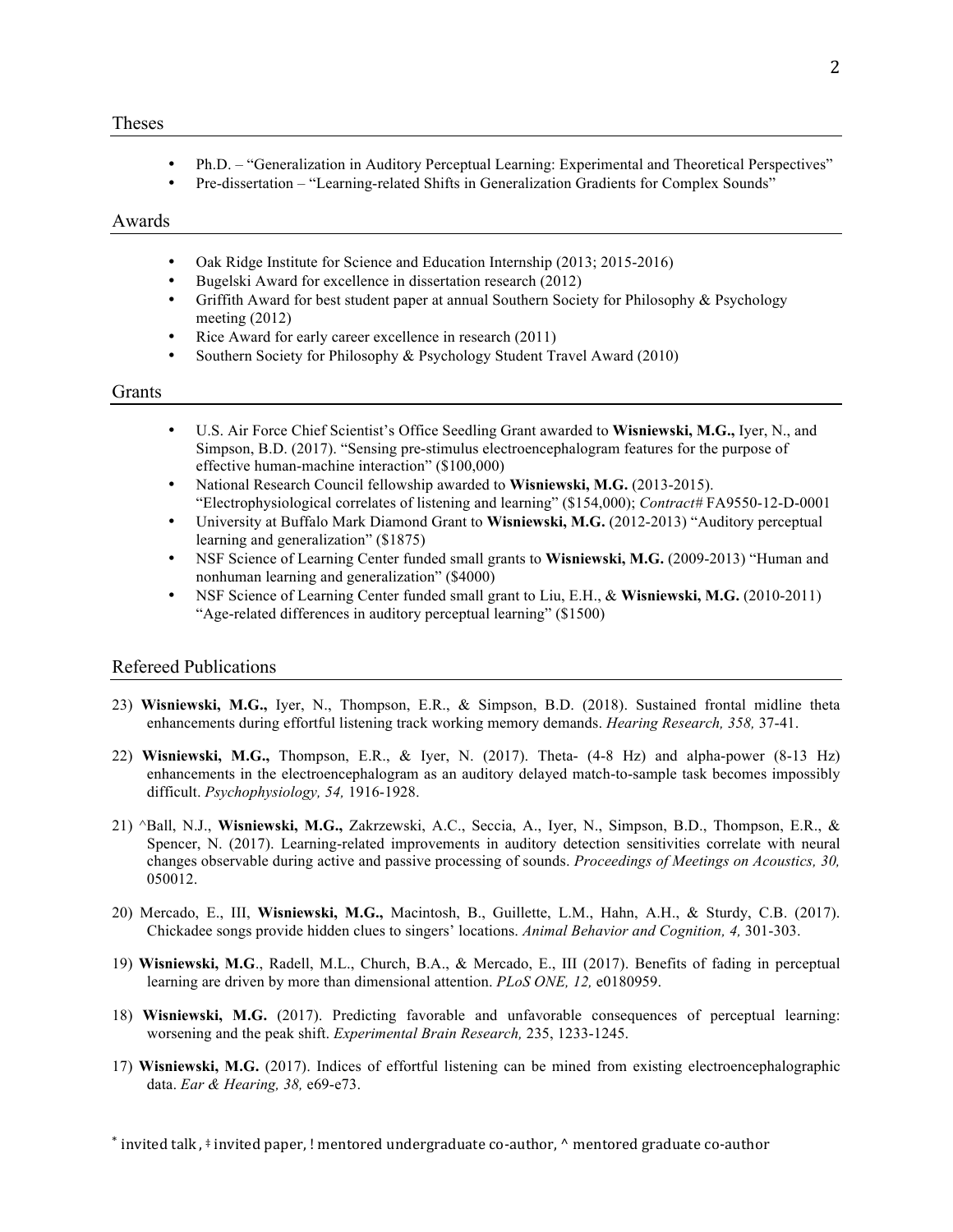- 16) Wisniewski, M.G., Romigh, G.R., Kenzig<sup>!</sup>, S.M., Iyer, N., Simpson, B.D., Thompson, E.R., & Rothwell, C. (2016). Enhanced auditory spatial performance using individualized head-related transfer functions: an eventrelated potential study. *Journal of the Acoustical Society of America*, *140,* EL539-EL544.
- 15) Wisniewski, M.G., Thomspon, E.R., Iyer, N., Estepp, J.R., Goder-Reiser<sup>!</sup>, M., & Sullivan, S. (2015). Frontal midline θ power as an index of listening effort. *NeuroReport*, *26*, 94-99.
- 14) **Wisniewski, M.G**., Mercado, E., III, Church, B.A., Gramann, K., & Makeig, S. (2014). Brain dynamics that correlate with effects of learning on auditory distance perception. *Frontiers in Neuroscience, 8,* 396.
- 13) **‡ Wisniewski, M.G.**, Church, B.A., & Mercado, E., III (2014). Individual differences in acquisition predict dynamics of generalization. *Behavioural Processes, 104,* 26-34.
- 12) DeLong, C.M., Heberle, A.L., **Wisniewski, M.G.,** & Mercado, E., III (2014). The ability to recognize objects from dolphin (*Tursiops Truncatus*) echoes generalizes across multiple orientations in humans and neural networks. *Animal Cognition, 17,* 543-557.
- 11) **Wisniewski, M**.**G.**, Liu, E.H., Church, B.A., & Mercado, E., III (2014). Learning to discriminate frequency modulation rate can benefit and worsen pitch acuity. *Journal of the Acoustical Society of America, 135,* EL55- EL60.
- 10) Church, B.A., Mercado, E., III, **Wisniewski, M.G.**, & Liu, E.H. (2013). Temporal dynamics in auditory perceptual learning: Impact of sequencing and incidental learning. *Journal of Experimental Psychology: Learning, Memory, & Cognition, 39,* 270-276.
- 9) **Wisniewski, M.G.**, Mantell, J.T., & Pfordresher, P.Q. (2013). Transfer effects in the vocal imitation of speech and song. *Psychomusicology: Music, Mind, & Brain, 23,* 82-99*.*
- 8) Mercado, E., III, **Wisniewski, M.G.**, McIntosh, B., Guillette, L.M., & Sturdy, C.B. (2013). Reverberlocation in chickadees? *Proceedings of Meetings on Acoustics, 19,* 010043.
- 7) **‡ Wisniewski, M.G.**, DeLong, C.M., Heberle, A.L., & Mercado, E., III (2013). Exploring the capacity of neural networks to recognize objects from dolphin echoes across multiple orientations. *Proceedings of Meetings on Acoustics, 19,* 010035*.*
- 6) **Wisniewski, M.G.**, Bartone, A., Coutinho, M.V.C, Hastrup, J., Simms, L.J., & Geer, M. (2013). How soon they forget: Changes to beliefs after learning about tobacco. *Psychology, Health, & Medicine, 18,* 552-557.
- 5) **Wisniewski, M.G.**, Mercado, E., III, Gramann, K., & Makeig, S. (2012). Familiarity with speech affects cortical processing of auditory distance cues and increases acuity. *PLoS ONE, 7*, e41025.
- 4) **Wisniewski, M.G.**, Radell, M.L, Guillette, L.M., Sturdy, C.B., & Mercado, E., III (2012). Predicting shifts in generalization gradients with perceptrons. *Learning & Behavior, 40*, *128-144.*
- 3) **Wisniewski, M.G.**, Guillette, L.M., Radell, M.L., Sturdy, C.B., Mercado, E., III (2011). Simulating the temporal dynamics of learning-related shifts in generalization with a single-layer perceptron. *In L. Carlson, C. Hölscher, & T. Shipley (Eds.), Proceedings of the 33rd Annual Conference of the Cognitive Science Society. Boston, MA: Cognitive Science Society.*
- 2) **Wisniewski, M.G.**, Church, B.A., & Mercado, E., III (2010). Temporal dynamics of generalization and representational distortion. *Psychonomic Bulletin & Review, 17*, 809-814.
- 1) **Wisniewski, M.G.**, Church, B.A., & Mercado, E, III (2009). Learning-related shifts in generalization gradients for complex sounds. *Learning & Behavior, 37*, 325-335.

 

<sup>\*</sup> invited talk,  $\ddot{ }$  invited paper, ! mentored undergraduate co-author,  $\wedge$  mentored graduate co-author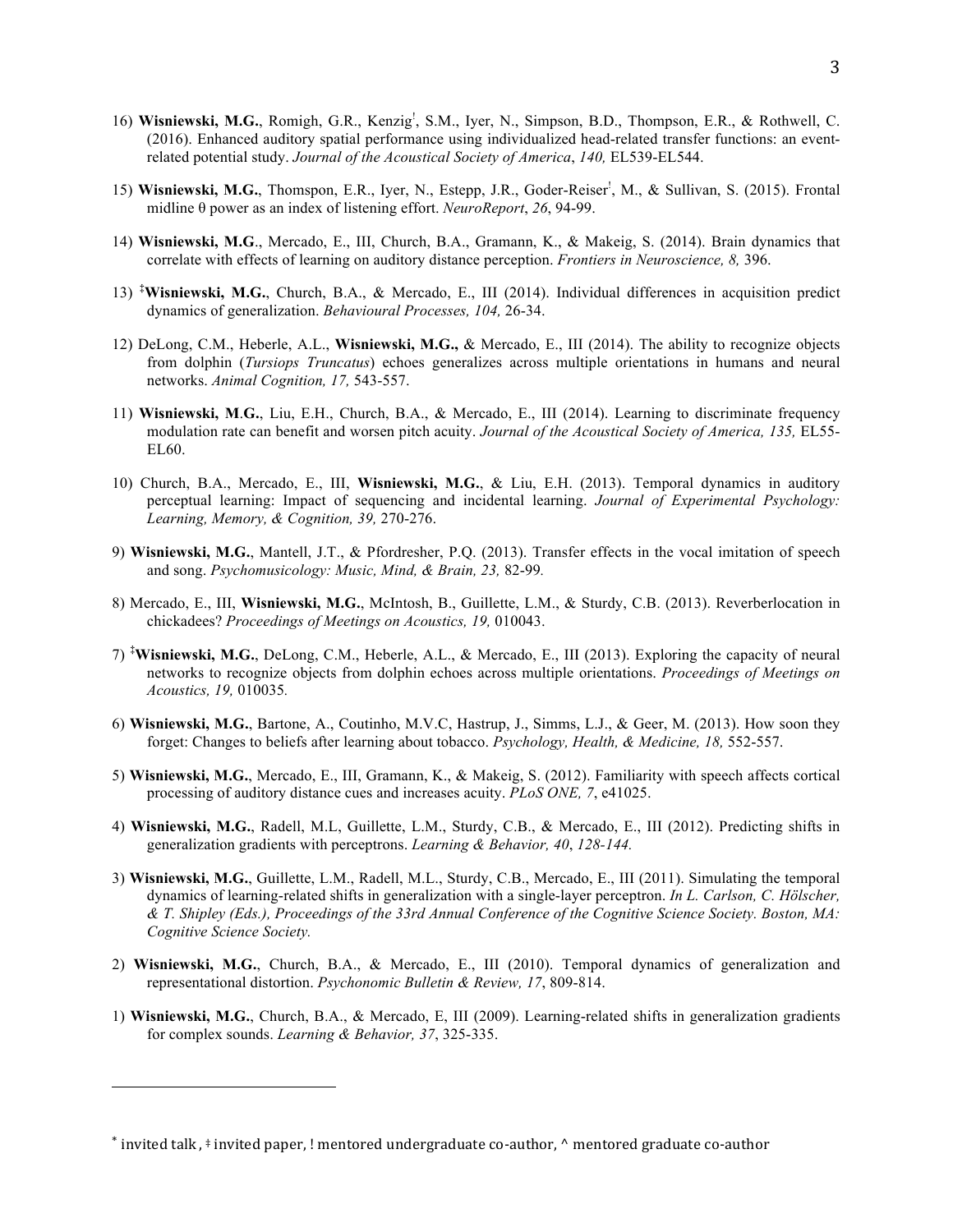- ^Ball, N.J., **Wisniewski, M.G.,** Iyer, N., & Simpson, B.D. (submitted). Deafness to space and identity change in auditory scenes: an event-related potential study.
- Zakrzewski, A.C., **Wisniewski, M.G.**, Iyer, N., & Simpson, B.D. (submitted). Confidence ratings parallel exogenous and endogenous components of the event-related potential in an auditory detection task.
- Zakrzewski, A.C., Williams, H.L., **Wisniewski, M.G.**, & Berry, J.M. (submitted). Artificial neural networks reveal individual differences in associative memory and metacognition.
- **Wisniewski, M.G.,** Church, B.A., & Mercado, E., III (in preparation). Benefits of fading depend on the degree to which initial trials are "easy".
- ^Hansen, N.E., Iyer, N., Simpson, B.D., Harel, A., & **Wisniewski, M.G.** (submitted). The phase of spontaneous EEG oscillations predicts auditory pattern identification.

### Talks

- **Wisniewski, M.G.** (April, 2018). Perspectives on listening effort from the electroencephalogram (EEG). *Paper presented at the 2018 Collaborative Auditory Vestibular Research Network (CAVRN) Meeting, Wright-Patterson AFB, OH.*
- **Wisniewski, M.G.,** Hansen, N.E., Iyer, N., Simpson, B.D., & Harel, A. (February, 2018). The phase of pre-stimulus ~6-10 Hz EEG oscillations predicts auditory pattern recognition performance. *Paper presented at the 41st Mid-Winter Meeting of the Association for Research in Otolaryngology, San Diego, CA.*
- Ball, N.J., **Wisniewski, M.G.**, Iyer, N., & Simpson, B.D. (November, 2017). Deafness to space and identity change in auditory scenes: an event-related potential study. *Paper presented at the 16th Annual Auditory Perception, Cognition, and Action Meeting, Vancouver, Canada.*
- **Wisniewski, M.G.**, Radell, M.R., Church, B.A., & Mercado, E., III (March, 2017). Benefits of fading in perceptual learning are driven by more than dimensional attention. *Paper presented at the 2017 Meeting of the Southern Society for Philosophy and Psychology, Savannah, GA.*
- **\*Wisniewski, M.G.** (various months, 2017). Brain dynamics associated with effortful listening and experiencerelated effects on auditory perception. *Invited paper presented at Kansas State University, Utah State University, Iowa State University, & University of North Carolina, Charlotte.*
- **\*Wisniewski, M.G.** (April, 2015). Cortical dynamics during listening. *Paper presented at the 711th Human Performance Wing external tech review, Wright-Patterson Air Force Base, OH.*
- **\*Wisniewski, M.G.** (March, 2015). Electroencephalographic markers of a listening brain: Effort, performance, and trial-by-trial variability. *Paper presented at the 711th Human Performance Wing Applied Neuroergonomics Branch Call, Wright-Patterson Air Force Base, OH.*
- **Wisniewski, M.G.** (November, 2014). The Frontal Midline θ rhythm as a psychophysiological index of listening effort. *Paper presented at the 13th Annual Auditory Perception, Cognition, and Action Meeting, Long Beach, CA.*
- **Wisniewski, M.G.,** Mercado, E., III, & Church, B.A. (November, 2013). Generalization of auditory learning to an untrained dimension. *Paper presented at the 54th Annual Meeting of the Psychonomic Society, Toronto, ON.*
- Mercado, E., III, **Wisniewski, M.G.,** McIntosh, B., Guillette, L.M., & Sturdy, C.B. (November, 2013). Can chickadees use echoes to coordinate their actions? *Fall Meeting of the Comparative Cognition Society*, *Toronto, ON*
- \* invited talk, # invited paper, ! mentored undergraduate co-author, ^ mentored graduate co-author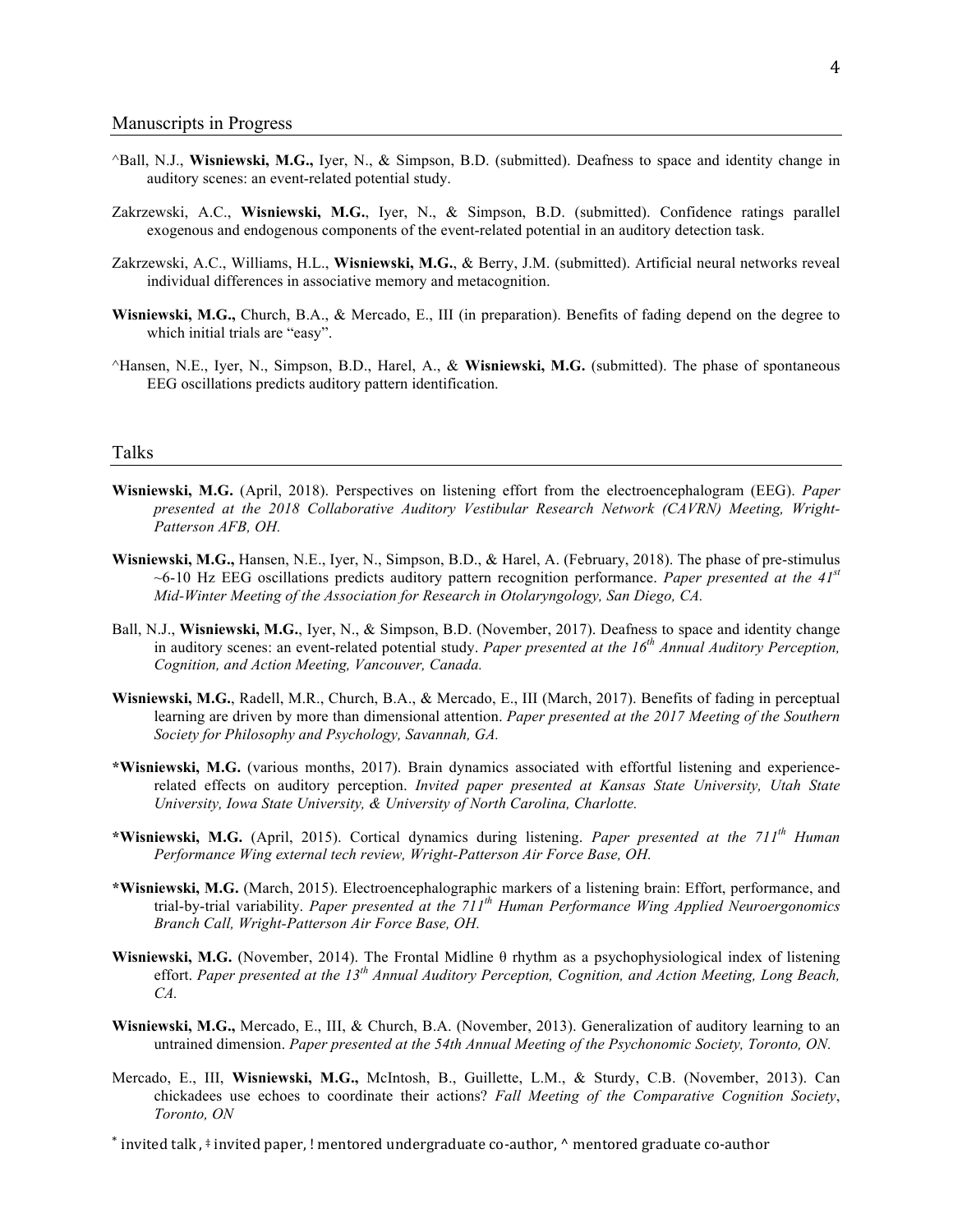- **\*Wisniewski, M.G.** (October, 2013). Learning-related generalization shifts: Experimental and theoretical perspectives. *Presented at the AFRL Cognitive Modeling Brown Bag, Dayton, OH*.
- **\*Wisniewski, M.G.**, DeLong, C.M., Heberle, A.L., Mercado, E., III (June, 2013). Exploring the capacity of neural networks to recognize objects from dolphin echoes across multiple orientations. *Paper presented at the 2013 International Congress on Acoustics, Montreal, CA.*
- **\*Wisniewski, M.G.,** Mercado, E., III, & Church, B.A. (May, 2013). Predicting individual differences in learningrelated generalization shifts. *Paper presented at the Society for the Quantitative Analysis of Behavior, Minneapolis, MN*.
- Mercado, E., III, **Wisniewski, M.G.**, McIntosh, B., Guillette, L.M., & Sturdy, C.B. (March, 2013). Chickadees may use passive echolocation to monitor singers' positions. *Presented to area of Ecology, Evolution, & Behavior, Buffalo, NY.*
- **\*Wisniewski, M.G.** (January, 2013). EEG correlates of auditory learning: Past and proposed research. *Paper presented at the Air Force Research Laboratory, Dayton, OH.*
- Jarinska, K., **Wisniewski, M.G.** (August, 2012). Modeling and Analysis: The Ziggerans Project. *Paper presented at the TDLC Summer Fellows Institute, San Diego, CA.*
- **Wisniewski, M.G.** (August, 2012). Caricature-like effects in the auditory modality: A computational model of dynamic representation. *Paper presented at the TDLC Summer Fellows Institute, San Diego, CA.*
- **\*Wisniewski, M.G.** (June, 2012). A case for representational reorganization in learning about sounds on a continuum. *Paper presented at the SUNY Buffalo Behavioral and Brain Sciences Symposium, Buffalo, NY.*
- **Wisniewski, M.G.,** Church, B.A., & Mercado, E., III (March, 2012). Individual learning proficiencies predict dynamics of shifts in generalization. *Paper presented at the 104th Annual Meeting of the Southern Society for Philosophy and Psychology, Savannah, GA.*
- **Wisniewski, M.G.** (January, 2012). Learning-related shifts in generalization. *Paper presented at the TDLC fellow retreat, San Diego, CA.*
- **Wisniewski, M.G.,** Gramann, K., Mercado, E., III, & Makeig, S. (November, 2011). Familiarity with speech affects cortical processing of auditory distance cues and increases acuity. *Paper presented at the 10th annual Auditory, Perception, Cognition, & Action Meeting, Seattle, WA.*
- **Wisniewski, M.G.,** Church, B.A., Liu, E.H., & Mercado, E., III (March, 2011). Using progressive training to facilitate perceptual learning. *Paper presented at the 4th Annual Inter-Science of learning Center (iSLC) Student and Post-Doc Conference, Washington, D.C.*
- Mercado, E., III, & **Wisniewski, M.G.** (January, 2011). Temporal dynamics of learning-related shifts in generalization. *Paper presented at the 2011 All Hands Meeting of the TDLC, San Diego, CA.*
- **Wisniewski, M.G.,** Church, B.A., & Mercado, E., III (March, 2010). Temporal dynamics of peak shifts in generalization. *Paper presented at the 102nd Annual Meeting of the Southern Society for Philosophy and Psychology, Atlanta, GA.*
- **Wisniewski, M.G.** (August, 2008). Progressive training and the spacing effect. *Paper presented at the retreat for sensory-motor and interactive memory systems networks of the Temporal Dynamics of Learning Center, Monterey, CA.*

 

<sup>\*</sup> invited talk,  $\ddot{a}$  invited paper, ! mentored undergraduate co-author,  $\wedge$  mentored graduate co-author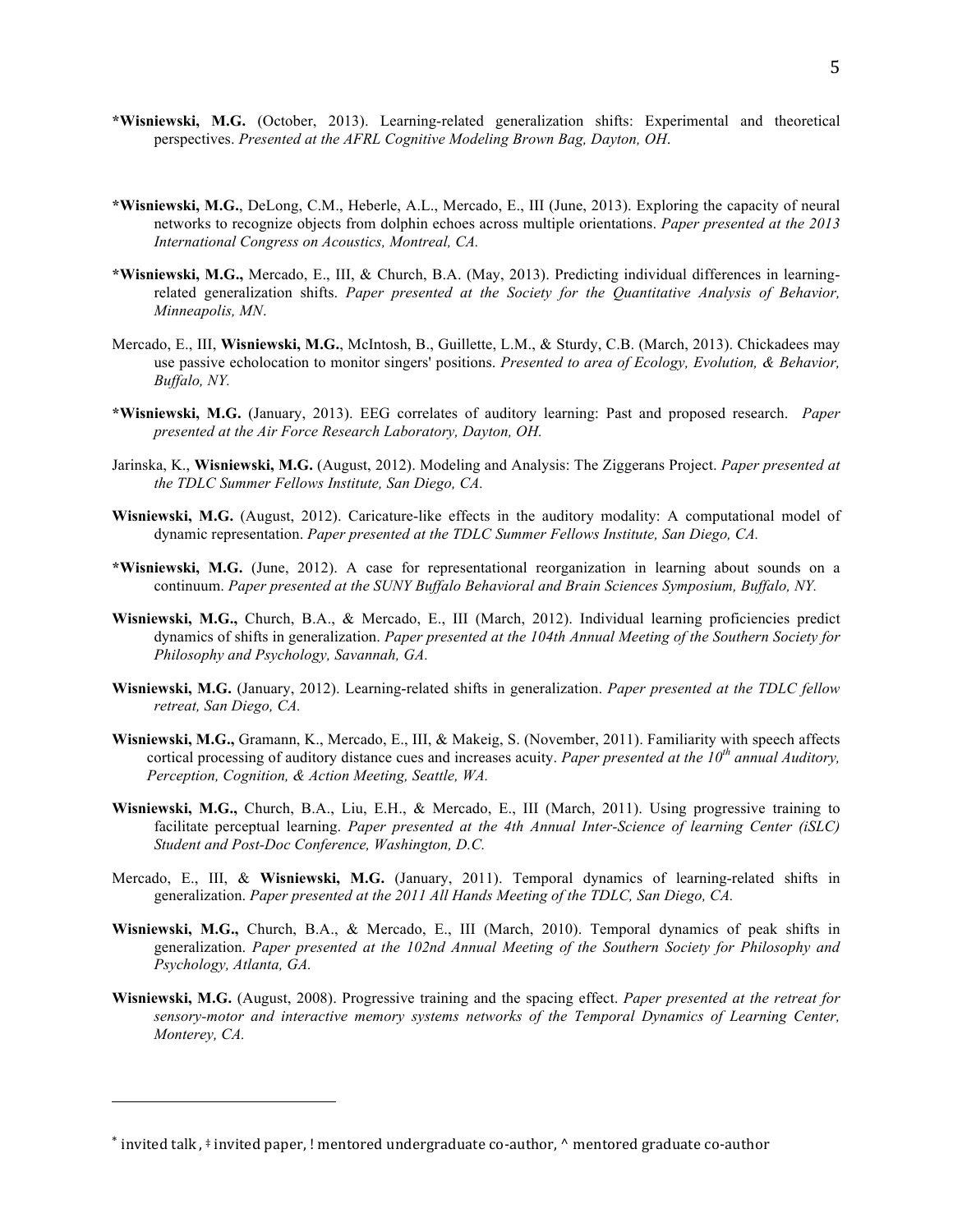- Hansen, N., **Wisniewski, M.G.,** Iyer, N., Simpson, B.D., & Harel, A. (May, 2018). The phase of pre-stimulus EEG oscillations predicts auditory pattern recognition performance. *Paper presented at the 2nd Annual Neuroergonomics Conference, Philadelphia, PA.*
- Hansen, N., **Wisniewski, M.G.,** Iyer, N., Simpson, B.D., & Harel, A. (September, 2017). Do oscillatory dynamics of pre-stimulus EEG predict trial-by-trial fluctuations in auditory pattern identification? *Paper presented at the 6th International Conference on Auditory Cortex, Banff, Canada.*
- Ball, N.J., **Wisniewski, M.G.,** Zakrzewski, A.C., Seccia, A., Iyer, N., Simpson, B.D., Thompson, E.R., & Spencer, N. (June, 2017). Learning-related improvements in auditory detection sensitivities correlate with changes in sensory- and decision-related components of the event-related potential. *Paper presented at the 173rd Meeting of the Acoustical Society of America, Boston, MA.*
- Zakrzewski, A.C., **Wisniewski, M.G.,** Iyer, N., & Simpson, B.D. (February, 2017). Metacognitive judgments track sensory- and decision-related components of the event-related potential during auditory detection. *Paper to be presented at the 40th Annual Mid-Winter Meeting of the Association for Research in Otolaryngology, Baltimore, MD.*
- Spencer, N.J., Thompson, E.R., **Wisniewski, M.G.,** Simpson, B.D., & Iyer, N. (November ,2016). Auditory training and subsequent generalization with speech and non-speech stimuli. *Paper presented at the 5th joint meeting of the Acoustical Society of America and Acoustical Society of Japan, Honolulu, Hawaii.*
- **Wisniewski, M.G.**, Romigh, G.R., Kenzig, S.M., Iyer, N., Simpson, B.D., Thompson, E.R., & Rothwell, C.D. (May, 2016). Enhanced auditory spatial performance using individualized head-related transfer functions: an event-related potential study. *Paper presented at the 171st meeting of the Acoustical Society of America, Salt Lake City, UT.*
- **Wisniewski, M.G.** (November, 2015). Sustained theta (4-7 Hz) and alpha (8-12 Hz) synchronization in the electroencephalogram during auditory processing: Effects of listening difficulty. *Paper presented at the 14th Annual Auditory Perception, Cognition, and Action Meeting, Chicago, IL.*
- **Wisniewski, M.G.** (June, 2015). Electroencephalographic features during listening: Effort, performance, and trialto-trial variability. *Paper presented at the 3rd Annual Cognitive Hearing Science of Communication Conference, Linköping, Sweden.*
- Thompson, E.R., **Wisniewski, M.G.**, Iyer, N., & Simpson, B.D. (May, 2015). Duration and transition effects in multiple-burst, multitone masking. *Paper presented at the 169th Meeting of the Acoustical Society of America, Pittsburgh, PA.*
- **Wisniewski, M.G.** (February, 2015). Psychophysiological correlates of "listening effort" in theta-band EEG. *Paper presented at the 38th Annual Mid-Winter Meeting of the Association for Research in Otolaryngology, Baltimore, MD.*
- **Wisniewski, M.G.** (May, 2014). Frontal midline EEG dynamics as a potential index of listening effort. *Poster presented at the 4th Annual Midwestern Cognitive Science Conference, Dayton, OH.*
- **Wisniewski, M.G.,** Thompson, E.R., Iyer, N., Simpson, B.D., & Sullivan, S.C. (February, 2014). Oscillatory dynamics of EEG correlate with build-up in an informational masking task. *Paper presented at the 37th Annual Mid-Winter Meeting of the Association for Research in Otolaryngology, San Diego, CA.*
- Mercado, E., III, **Wisniewski, M.G.,** McIntosh, B., Guillette, L.M., & Sturdy, C.B. (October, 2013). Analyzing chickadee songs as a series. *Paper presented at National Institute for Mathematical and Biological Syntheses Investigative Workshop, Knoxville, TN.*

\* invited talk,  $\ddot{a}$  invited paper, ! mentored undergraduate co-author,  $\wedge$  mentored graduate co-author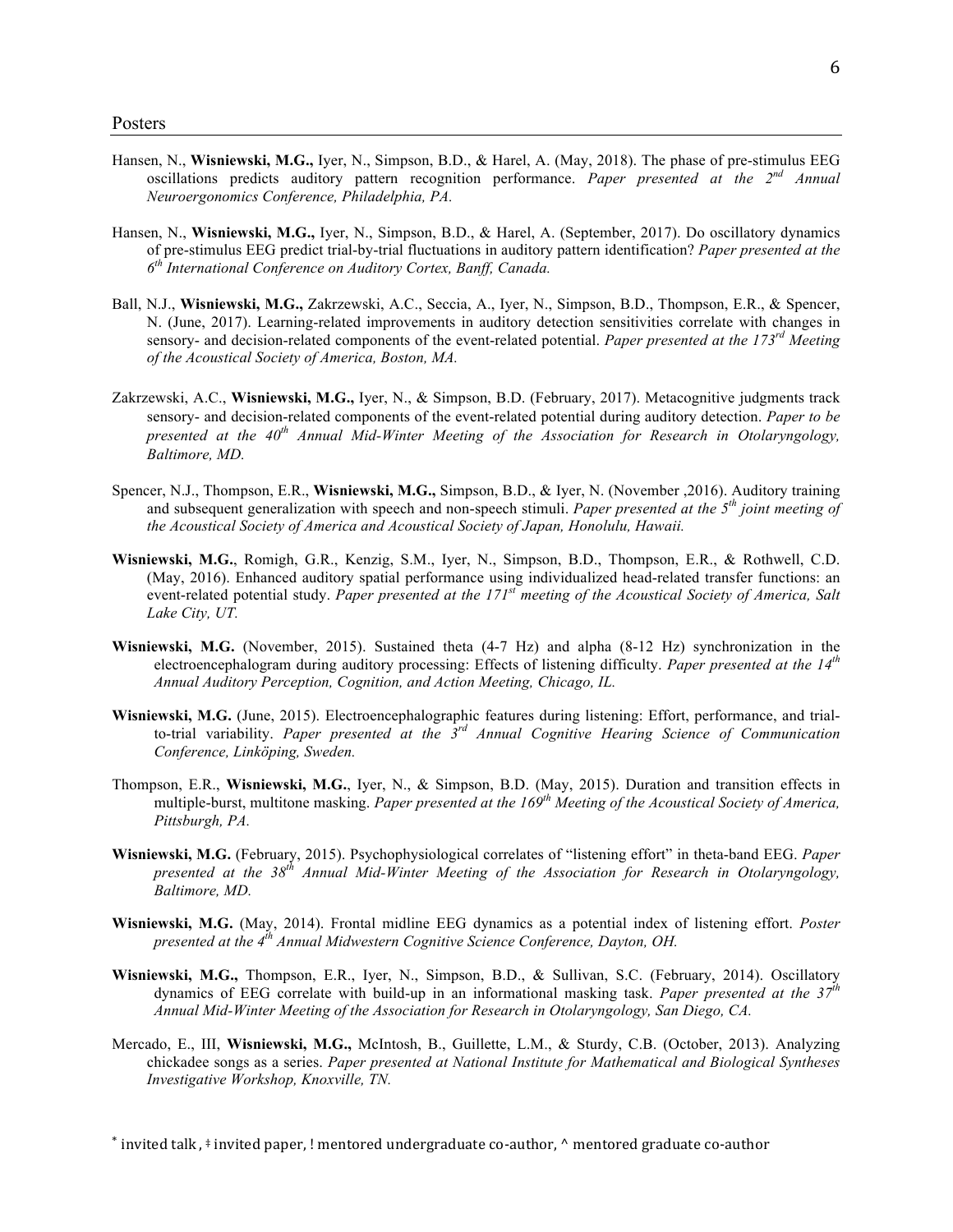- **Wisniewski, M.G.,** Mercado, E., III, & Church, B.A. (November, 2012). Variations in learning trajectories predict generalization. *Poster presented at the 53rd Annual Meeting of the Psychonomic Society, Minneapolis, MN*
- **Wisniewski, M.G.**, Church, B.A., & Mercado, E., III (November, 2012). Auditory learning-related shifts in generalization: A case for distortions of representation. *Poster presented at the 11th Annual Auditory Perception, Cognition, & Action Meeting, Minneapolis, MN.*
- **Wisniewski, M.G.** (April, 2012). Predicting Individual differences in generalization. *Poster presented at the 5th Annual Inter-Science of learning Center (iSLC) Student and Post-Doc Conference, San Diego, CA.*
- **Wisniewski, M.G.,** Mercado, E., III, & Church, B.A. (January, 2012). Individual differences in acquisition predict dynamics of generalization in humans and artificial neural networks. *Poster presented at the Annual All-Hands Meeting of the Temporal Dynamics of Learning Center, San Diego, CA.*
- **Wisniewski, M.G.,** Mantell, J.T., Pfordresher, P.Q. (August, 2011). Transfer effects in the vocal imitation of speech and song. *Poster presented at the Society for Music Perception and Cognition conference, Rochester, NY.*
- **Wisniewski, M.G.,** Guillette, L.M., Radell, M.L, Sturdy, C.B., & Mercado, E., III (July, 2011). Simulating the temporal dynamics of learning-related shifts with a single-layer perceptron. *Poster presented at the 33rd Annual Conference of the Cognitive Science Society. Boston, MA.*
- Liu, E. H., **Wisniewski, M. G.,** Church, B. A., & Mercado, E., III (March, 2011). Auditory perceptual learning through training on a task-irrelevant dimension. *Poster presented at the 4th Annual Inter-Science of learning Center (iSLC) Student and Post-Doc Conference, Washington, DC.*
- **Wisniewski, M.G.,** Church, B.A., & Mercado, E., III (December, 2010). Auditory peak shift. *Poster presented at the Annual Science of Learning Centers PI Meeting, Washington, DC.*
- Liu, E. H., **Wisniewski, M. G.,** Church, B. A., & Mercado, E., III (November, 2010). Auditory perceptual learning through training on a task-irrelevant dimension. *Poster presented at the 51st Annual Meeting of the Psychonomic Society, St. Louis, MO.*
- **Wisniewski, M. G.,** Church, B. A., Liu, E. H., & Mercado, E., III (November, 2010). Temporal dynamics of auditory perceptual learning: Impact of progressive order. *Poster presented at the 51st Annual Meeting of the Psychonomic Society, St. Louis, MO.*
- **Wisniewski, M. G.,** Church, B. A., Mercado, E., III, & Liu, E. H. (May, 2010). Temporal dynamics in auditory perceptual learning: Impact of order and spacing. *Poster presented at the 3rd Annual Inter-Science of learning Center (iSLC) Student and Post-Doc Conference, Boston, MA.*
- **Wisniewski, M.G.,** Gramann, K., Mercado, E., III, & Makeig, S. (January, 2010). EEG dynamics associated with the perceptual learning of auditory distance. *Poster presented at the Annual All-Hands Meeting of the Temporal Dynamics of Learning Center, San Diego, CA.*
- **Wisniewski, M.G.,** Church, B.A., Mercado, E., III (November, 2009). Auditory peak shift: The impact of experience. *Poster presented at the 50th Meeting of the Psychonomic Society, Boston, MA.*
- **Wisniewski, M.G.,** Bartone, A.S., Hastrup, J.L., Simms, L.J., & Geer, M. (August, 2009). Altering misinformation about tobacco and nicotine among undergraduate students. *Poster presented at the annual convention of the American Psychological Association, Toronto, ON.*
- **Wisniewski, M.G.,** Church, B.A., & Mercado, E., III (January, 2009). Long-term memory for peak shift. *Poster presented at the Annual All-Hands Meeting of the Temporal Dynamics of Learning Center, San Diego, CA.*
- Church, B.A., Mercado, E., III, & **Wisniewski, M.G.** (November, 2008). Increased acuity after progressive training: Due to progression or variability? *Poster presented at the 49th Meeting of the Psychonomic Society, Chicago, IL.*
- \* invited talk,  $\ddot{ }$  invited paper, ! mentored undergraduate co-author,  $\wedge$  mentored graduate co-author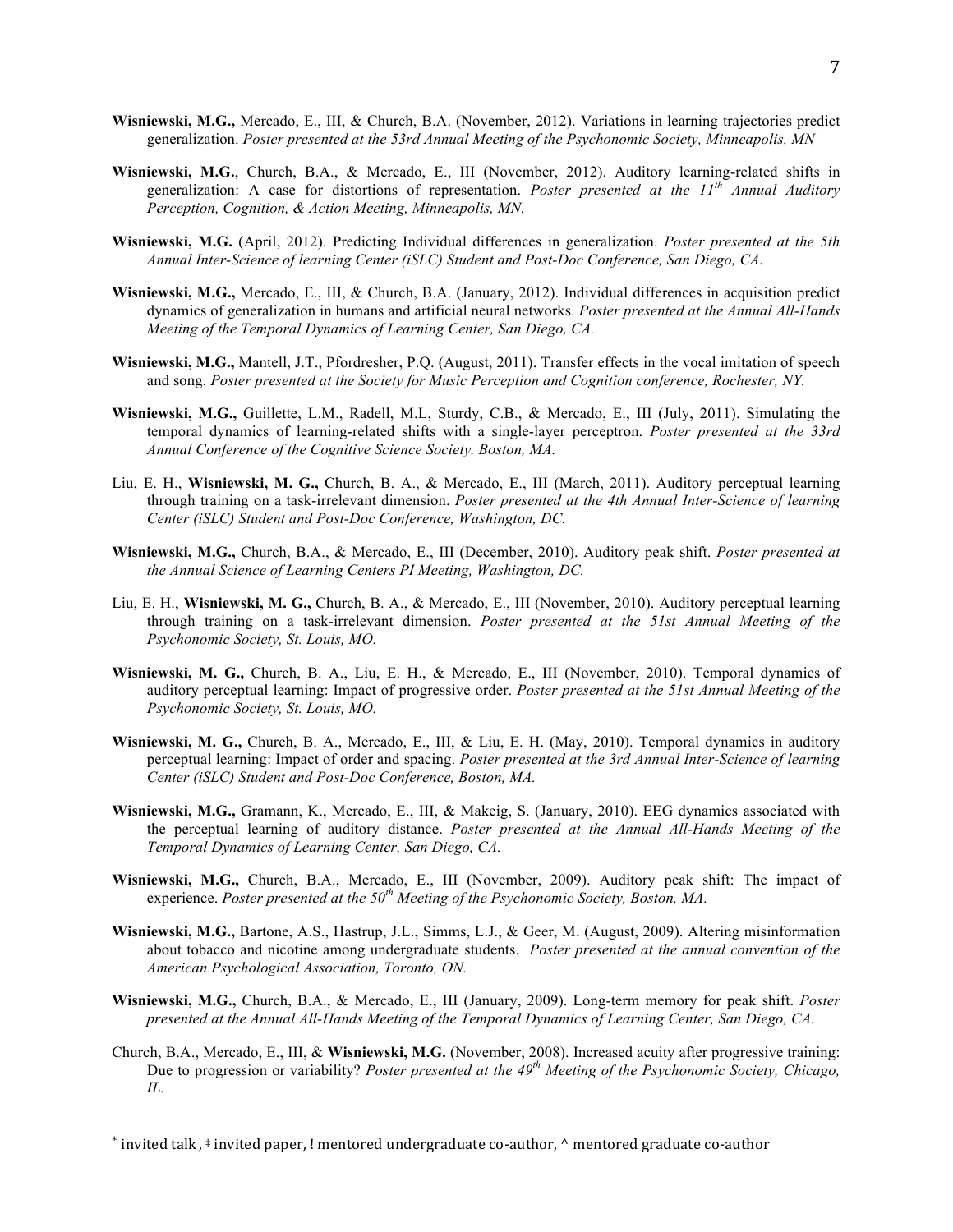**Wisniewski, M.G.,** Church, B.A., & Mercado, E., III (November, 2008). Peak shift: Is it perceptual learning or a temporary attentional adjustment? *Poster presented at the 49th Meeting of the Psychonomic Society, Chicago, IL*

# Service

- Academic Editor for: PLoS ONE
- Ad Hoc Reviewer for:
	- *Journals:* Auditory Perception & Cognition, Behavioral Neuroscience, Behavioural Brain Research, Behavioural Processes, Biological Psychology, Frontiers in Human Neuroscience, Health Education Research, Journal of Neuroscience Research, PLoS ONE, SOJ Psychology, The Psychological Record
	- *Grants:* Air Force Office of Scientific Research, NSF Science of Learning Center small grant program, Zayed University (United Arab Emirates) internal grants

*Conferences:* Cognitive Science Society, Midwestern Cognitive Science Society, inter-Science of Learning Center Meeting, Temporal Dynamics of Learning Center fellow retreat

- NSF inter-Science of Learning Center (iSLC) conference committee (2010 2012)
	- Networking Co-Chair (2011-2012)
	- Workshop Co-Chair (2010-2011)
- Temporal Dynamics of Learning Center (TDLC) fellow committee (2010 2012)
	- iSLC Co-Chair
	- Retreat Program Organizer
- Consultant on electrophysiological recordings for the Dayton Veterans Administration (VA) Hospital, Audiology Clinic

# Courses Taught

- Cognitive Psychology (Kansas State University: Fall, 2018)
- Methods and Analysis (University of Richmond; Spring 2017)
- Memory (University at Buffalo: Fall 2012)
- Animal Cognition (Canisius College: Fall 2012)
- Biology of Memory (University at Buffalo: Spring and Summer 2012)

# Advising/Mentoring

- Qualifying Exam Committees:
	- o Natalie Hansen (Wright-State University, Dayton, OH)
- Undergraduate Research Project Mentorship
	- o Max Goder-Reiser (U.S. Air Force Research Laboratory, WPAFB, OH)
	- o Bryeshia Cooper (U.S. Air Force Research Laboratory, WPAFB, OH)
	- o Stephanie Kenzig (U.S. Air Force Research Laboratory, WPAFB, OH)
- Graduate Research Mentorship
	- o Alexandria Zakrzewski (U.S. Air Force Research Laboratory, WPAFB, OH)
	- o Amanda Seccia (U.S. Air Force Research Laboratory, WPAFB, OH)
	- o Natalie Ball (U.S. Air Force Research Laboratory, WPAFB, OH)
	- o Natalie Hansen (U.S. Air Force Research Laboratory, WPAFB, OH)

# Organizational Memberships

- Member of the Psychonomic Society (2013 )
- Acoustical Society of America (2013 2014; 2016-2017)
- Society for the Quantitative Analysis of Behavior (2013 2015)
- NSF Temporal Dynamics of Learning Center (TDLC) (2008 2013)

 $^*$  invited talk,  $\ddagger$  invited paper, ! mentored undergraduate co-author,  $^\wedge$  mentored graduate co-author